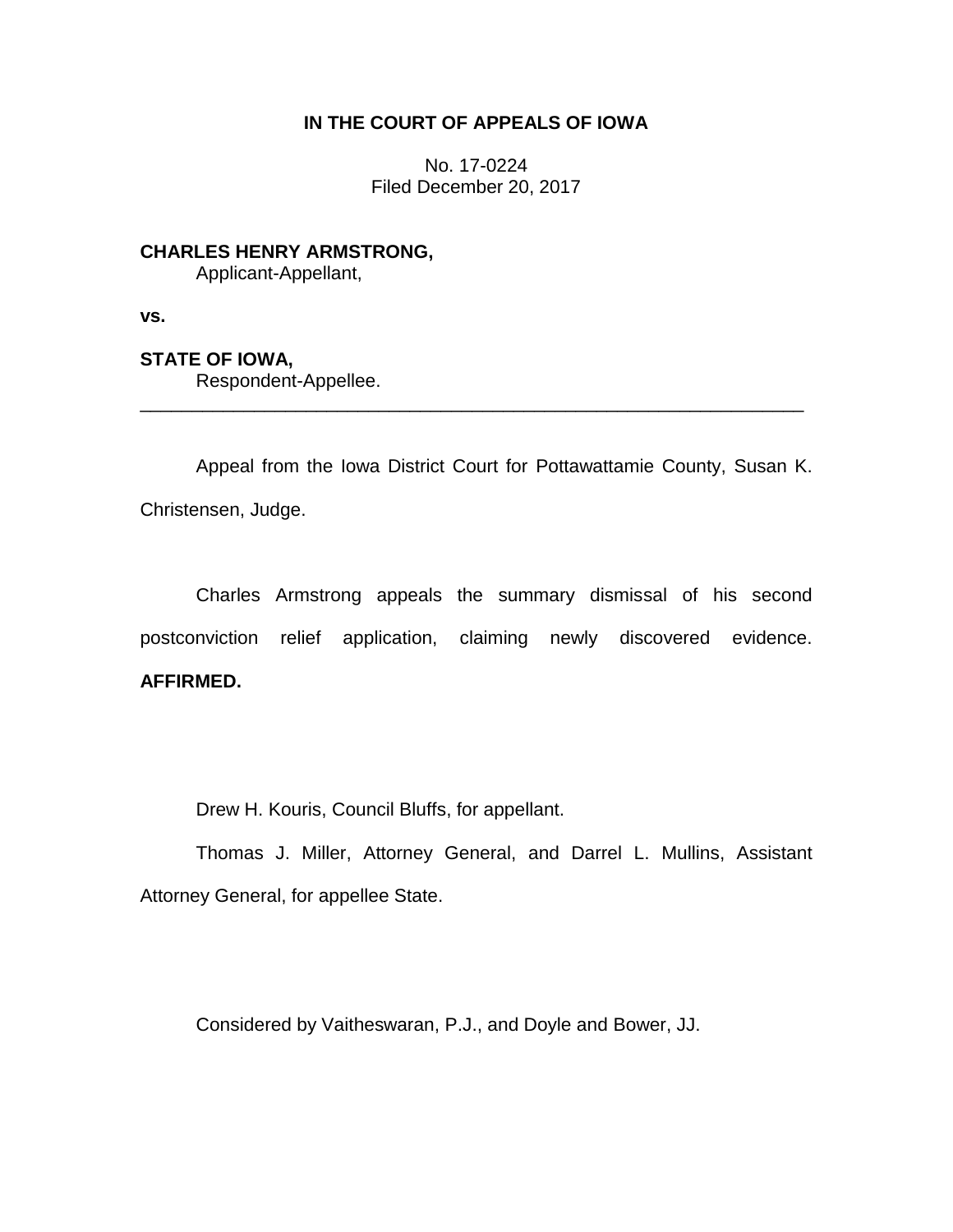## **VAITHESWARAN, Presiding Judge.**

A jury found Charles Henry Armstrong guilty of second-degree murder in the beating death of another man. This court affirmed his judgment and sentence and procedendo issued in 2010. *State v. Armstrong*, No. 08-2065, 2009 WL 5125916, at \*1 (Iowa Ct. App. Dec. 30, 2009). This court also affirmed the district court's denial of Armstrong's first postconviction relief application. *Armstrong v. State*, No. 13-1985, 2015 WL 4642164, at \*4 (Iowa Ct. App. Aug. 5, 2015).

Armstrong filed a second postconviction relief application in 2016. He asserted newly discovered evidence "in the form of witness testimony from Hubert Garrett" required the court to vacate his conviction. The State moved for summary dismissal of the application. The State cited Iowa Code section 822.3 (2016), which requires applications for postconviction relief to "be filed within three years from the date the conviction or decision is final or, in the event of an appeal, from the date the writ of procedendo is issued," unless the application raises "a ground of fact or law that could not have been raised within the applicable time period." The district court granted the State's motion.

On appeal, Armstrong essentially concedes the second postconviction relief application was filed outside the three-year limitations period but reiterates his assertion that newly discovered evidence should have precluded dismissal. A newly discovered evidence claim could implicate the "ground-of-fact" exception to the three-year limitations period. *See Wilkins v. State*, 522 N.W.2d 822, 824 (Iowa 1994). But "an applicant relying on section 822.3 must show the alleged ground of fact could not have been raised earlier." *Harrington v. State*, 659 N.W.2d 509, 520 (Iowa 2003).

2